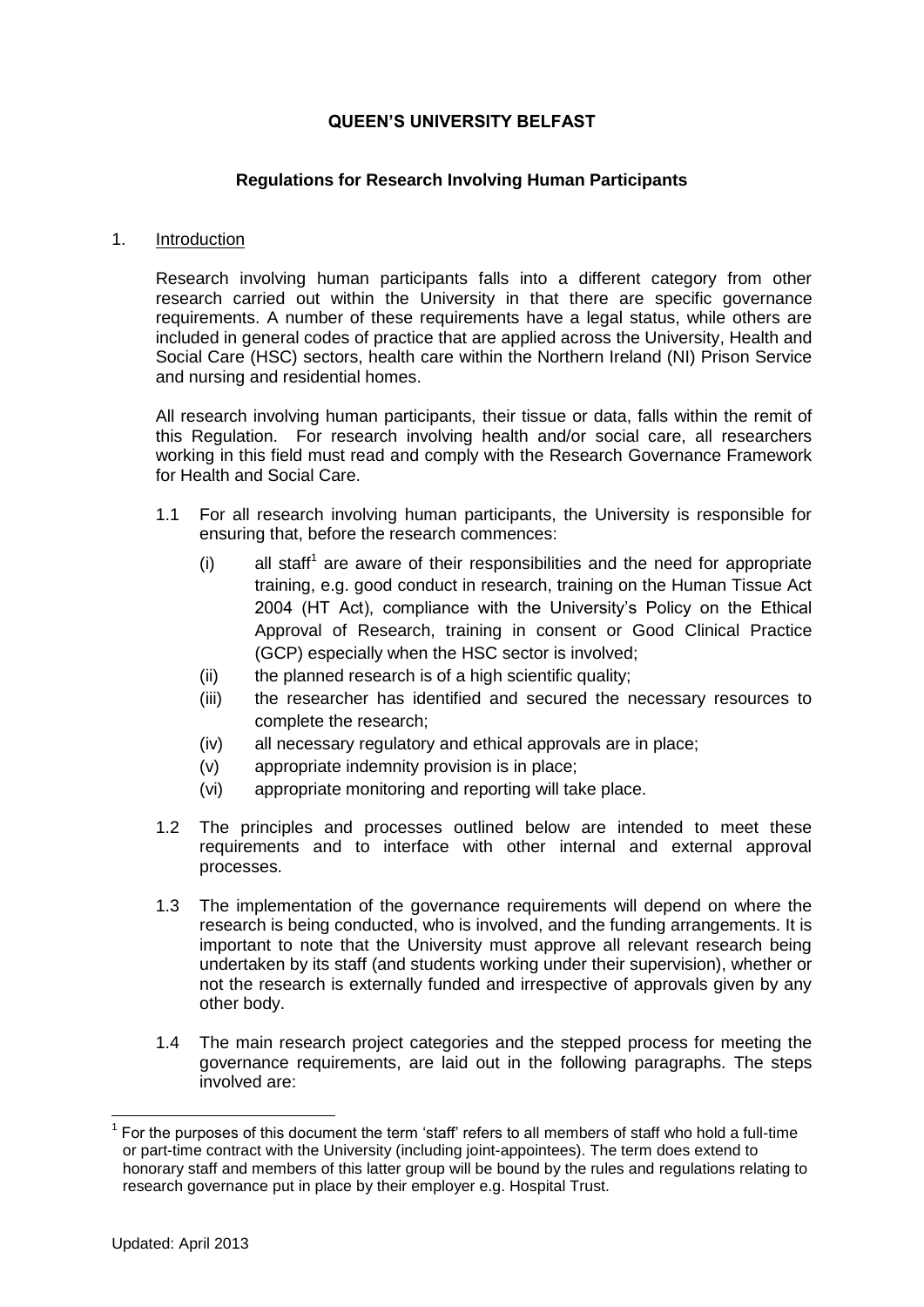- (i) ensuring necessary and appropriate resources are available to undertake and complete the research;
- (ii) ensuring the research is peer reviewed;
- (iii) securing a research governance sponsor or co-sponsor;
- (iv) gaining the appropriate ethical and/or regulatory and/or organisational management approval;
- (v) securing insurance cover and
- (vi) meeting the requirements of the HT Act and subsequent amendments (if appropriate).

Steps (i) to (vi) above will require liaison with the University's Research Governance Team, if the research involves the HSC sector.

- 1.5 Failure to comply with these Regulations will be considered under the Regulations Governing the Allegation and Investigation of Misconduct in Research.
- 2.Categories of Research Projects Involving Human Participants
	- 2.1 There are four main categories of research projects to which these research governance regulations apply, ie A, B, C and D.
		- (i) **Category A research projects**: those being conducted by staff (or students under their supervision) involving human participants (their tissue or data (including commercially purchased human material), but excluding NHS/HSC, patients, patient records and NI Prison Healthcare Service. Any clinical trials of medicinal products or devices are also excluded from this category.
		- (ii) **Category B research projects**: those being conducted by staff (or students under their supervision) involving NHS/HSC patients and patient records, NI Prison Healthcare Service, nursing and/or residential homes, the use of previously collected data or tissue from which individual past or present users of NHS/HSC services could be identified, or exposure to ionising radiation . Category B research projects excludes Clinical Trials of Investigational Medicinal Products or clinical investigations of medical devices.
		- (iii) **Category C research projects**: Clinical Trials of Investigational Medicinal Products or clinical investigations of medical devices involving patients or healthy volunteers.
		- (iv) **Category D research projects**: those that involve the use of tissue or data from research tissue banks or research databases. In this context a research database consists of a collection of personal data on human subjects with generic ethical approval from a recognised Research Ethics Committee (ie ORECNI or the equivalent) for use of the data for research purposes.
- 3. Resources and Contracts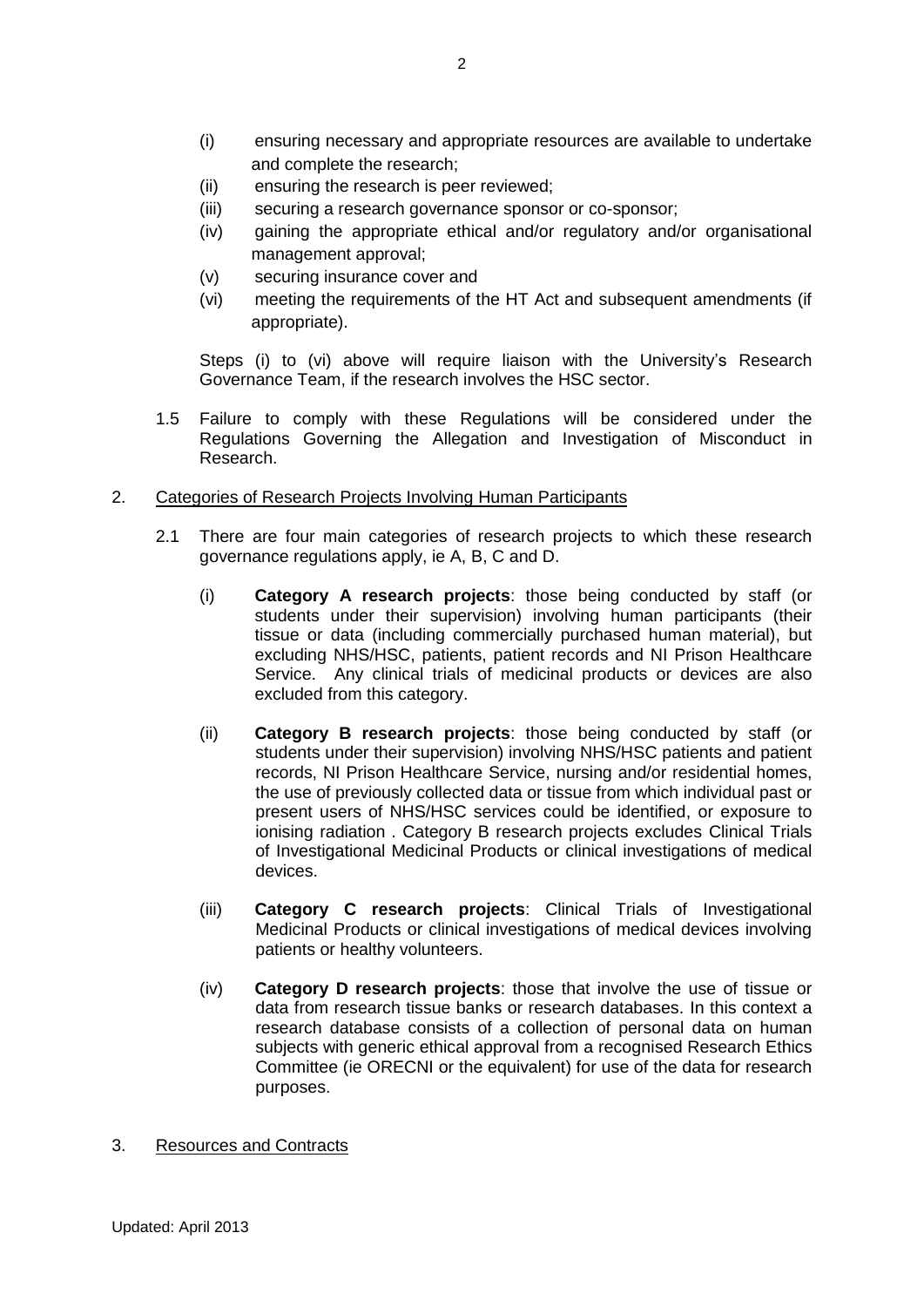The resources required for research include the use of staff time (either University or staff external to the University such as HSC), equipment, laboratory space and/or equipment, consumables or additional funding. It is necessary to consider all these aspects when developing the research proposal.

The Contracts Team in the Directorate of Research and Enterprise must be engaged early when a researcher wishes to formalise a relationship with a potential funder/external collaborator/contract research organisation/service provider/supplier.

All research agreements, contracts and sub-contracts involving an external party must be signed on behalf of the University by an authorised signatory. Individual academics are not permitted to sign these.

## 4. Peer Review Requirements

- 4.1 All projects in the aforementioned categories must be subjected to independent peer review as a first step within the governance process, to ensure that:
	- (i) the project is viable and scientifically valid;
	- (ii) the investigators have the appropriate expertise;
	- (iii) appropriate facilities and resources are in place to conduct the research.

## 4.2 Externally Funded Research

The majority of externally funded research will be subject to rigorous academic peer review by the funding body. This review will normally be recognised by the University and further review will not be required, though the University reserves the right to request this in exceptional circumstances. It should be noted that the rigor of the peer review depends on the type of award that has been made.

Funding bodies recognised as conducting rigorous peer review include:

- (i) UK Research Councils
- (ii) EU Framework Programme
- (iii) Royal Society
- (iv) British Academy
- (v) The Joseph Rowntree Foundation
- (vi) The Leverhulme Trust
- (vii) HPSS R&D Office
- (viii) Members of Association of Medical Research Charities (AMRC)

Other funding bodies will also undertake peer review, in which case the Head of Research Governance can confirm if this is sufficient for governance purposes.

4.3 Other Research

Where research has not been subjected to rigorous peer review via one of the bodies listed in 4.2, the following University review procedures will apply for all research involving human participants (Table 1)

Table 1 Peer review requirements for projects not reviewed by a recognised external funding agency.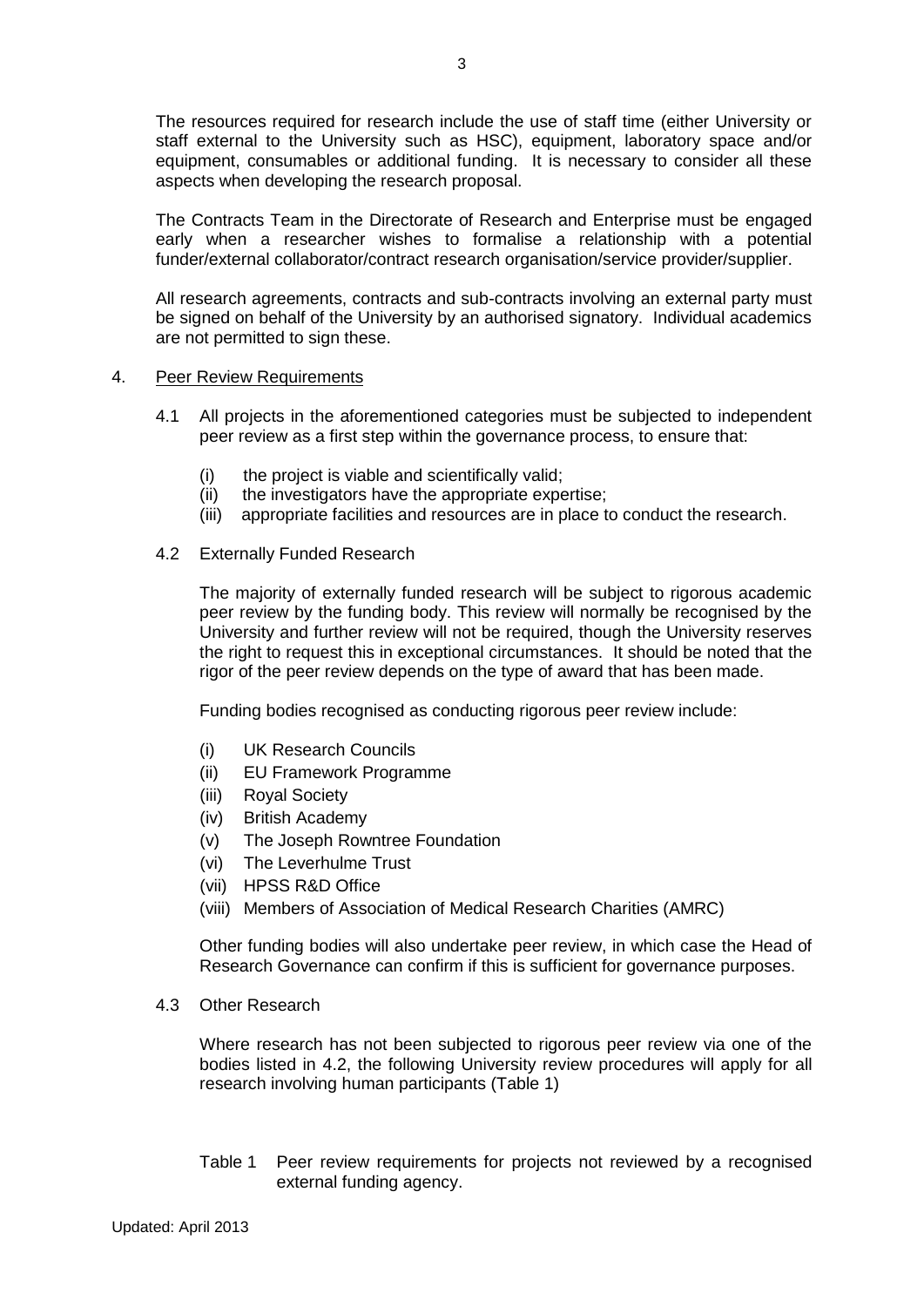| Project Type <sup>2</sup>           | <b>Peer Review Requirements*</b>        |
|-------------------------------------|-----------------------------------------|
| Undergraduate/taught Postgraduate   | It is recommended 1 member of           |
|                                     | University academic staff, (not         |
|                                     | supervising the project) undertakes     |
|                                     | peer review however, this is not        |
|                                     | mandatory.                              |
| Research Student (PhD, MPhil, MD)   | 2 members of University academic staff  |
| University Staff - University       | 2 reviewers (can be external to the     |
| Research Sponsor <sup>3</sup>       | University)                             |
| University Staff - University/Trust | 2 reviewers, preferably one appointed   |
| Research Co-sponsor                 | by each organisation, but both could be |
|                                     | appointed by either the University or   |
|                                     | Trust                                   |
| University Staff - Trust Research   | 2 reviewers appointed by the Trust (can |
| Sponsor                             | be University staff or external)        |

\*Reviewers/nominations to review must not personally be involved in the research project being reviewed.

4.4 For more information on peer review, refer to the Research Governance website [\(http://www.qub.ac.uk/directorates/ResearchEnterprise/ResearchGovernancean](http://www.qub.ac.uk/directorates/ResearchEnterprise/ResearchGovernanceandEthics/) [dEthics/\)](http://www.qub.ac.uk/directorates/ResearchEnterprise/ResearchGovernanceandEthics/)

## 5. Sponsorship of Projects

- 5.1 All research projects involving human participants must have a Research Sponsor. The Research Sponsor shall be the individual, organisation or group taking on the primary responsibility for the initiation and management of the research. This will involve the Research Sponsor in conjunction with the Chief Investigator (CI) confirming that all of the following have been secured:
	- (i) sufficient funding and other resources are in place for the study;
	- (ii) the research protocol, team and environment have passed appropriate scientific quality assessment;
	- (iii) the study has the appropriate ethical approval before it begins;
	- (iv) for Clinical Trials of Investigational Medicinal Products, a Clinical Trials Authorisation from the Medicines for Human Use Regulatory Authority (MHRA) will be in place prior to study commencement and arrangements put in place for good practice in conducting the study, and for monitoring or reporting;
	- (v) appropriate indemnity arrangements are in place prior to commencement of the project;
	- (vi) it is also the Research Sponsor's responsibility to monitor the research ensuring that it is brought to completion and the results disseminated to the wider scientific community.
- 5.2 The role of the Research Sponsor can be adopted by the University, the Trust or by a combination of the two. The Memorandum of Understanding for Research

 $2$ For research involving NHS staff, patients or patient records, the reviewer may be from the same Department as the investigator but must be independent of the project. The reviewer, in this particular case, can include honorary staff.

 $3$  For roles of Research Sponsor and Co-sponsor, please see paragraph 5.2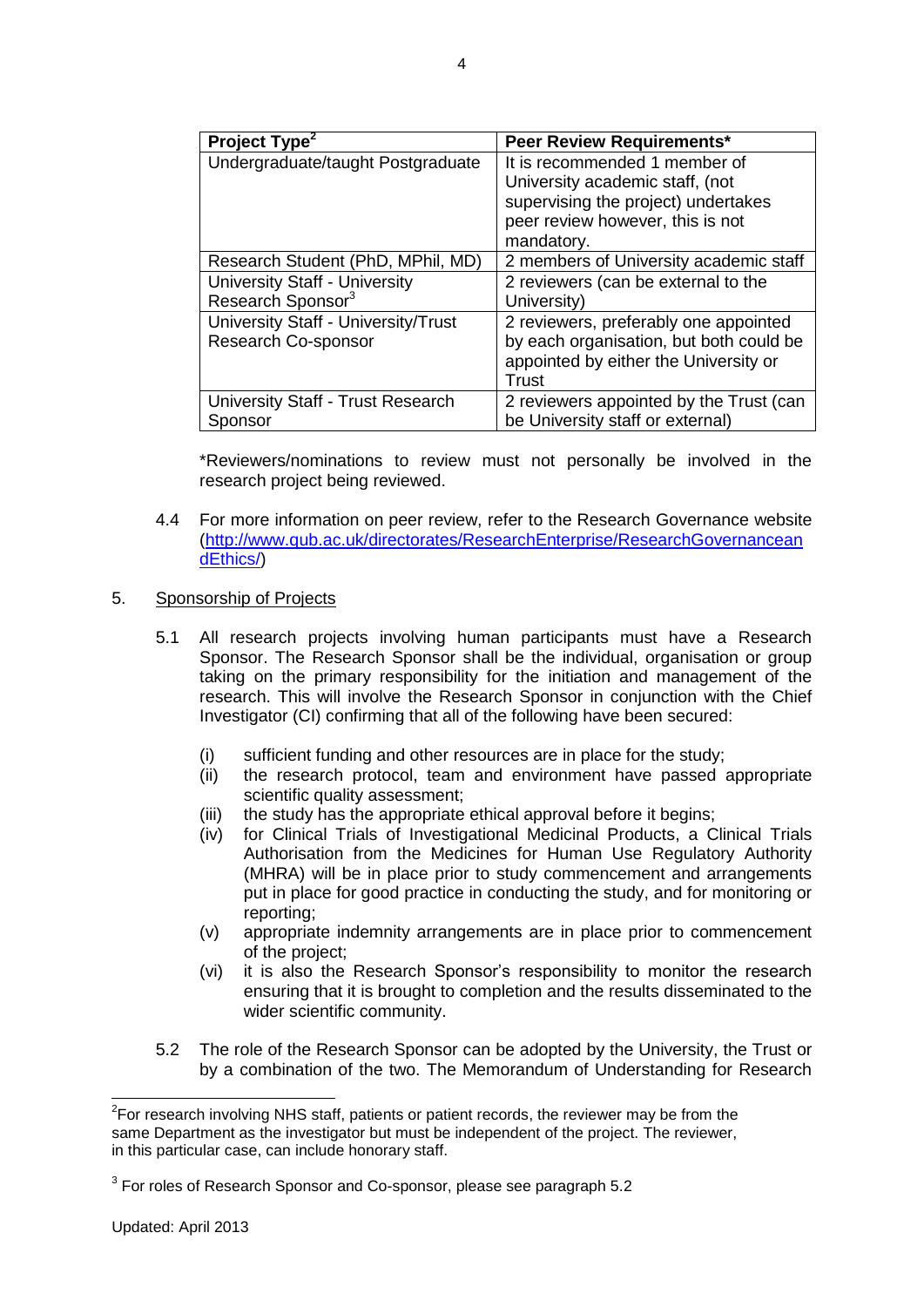Governance between the University and Trust will be applied by the Research Governance Team. The principles relating to sponsorship of each category of research project are as follows:

- (i) For **Category A** research projects, the Research Sponsor will normally be the University. A student cannot act as a CI, irrespective of his or her employment status and the student's primary supervisor should normally act as the CI.
- (ii) For **Category B** research projects, the Research Sponsor can either be the University or a HSC Trust, or a co-sponsorship arrangement between the two can be arranged. Normally, where the CI is a University employee the University will act as sole or lead sponsor (if co-sponsored). However, sponsorship can only be determined on a project specific basis following review by Research Governance Team.
- (iii) For **Category C** research projects, the University would normally enter a co-sponsorship arrangement. Efforts should be made to secure the funder of the research as the governance sponsor eg pharmaceutical company or medical devices company. A contract with the University detailing such sponsorship must be in place (see section 3). Where no external funder exists, sponsorship will be arranged on the basis of Category B research projects (see ii above).
- (iv) For **Category D** research projects, the Research Sponsor would normally be the University.

Where the research project is identified as Category B or C, a Request for Sponsorship Form (attached as appendix 1) must be completed and sent to the Research Governance Team.

- 6. Regulatory Approval
	- 6.1 The University's requirements for ethical approval of research are set out in the [Policy and Principles on the Ethical Approval of Research.](http://www.qub.ac.uk/directorates/ResearchEnterprise/ResearchGovernanceandEthics/ResearchGovernanceandIntegrity/) All research involving human participants, human material and human data must undergo appropriate ethical scrutiny, to ensure that the rights, dignity, safety and wellbeing of all those involved are protected.
	- 6.2 A favourable ethical opinion must be obtained from either a School Research Ethics Committee (Category A) or through the National Research Ethics Service (Category B and C). In Northern Ireland this is usually the Office of Research Ethics Committees Northern Ireland (ORECNI), although equivalent Committees elsewhere in the United Kingdom may also be used. Unless otherwise stipulated, subsequent references to ORECNI in this document include, by implication, other equivalent committees.
	- 6.3 Funding bodies usually require confirmation of ethical approval before the release of funds.
	- 6.4 In the case of projects involving HSC/NHS patients (Category B), HSC/NHS staff (Category A) or HSC/NHS premises, approval must be obtained from the relevant Trust(s) Research and Development (R&D) Department (or other care organisation). The Trust may also require a Trust Principal Investigator (PI) or Local Collaborator to be involved. This person must hold a substantive contract with the Trust.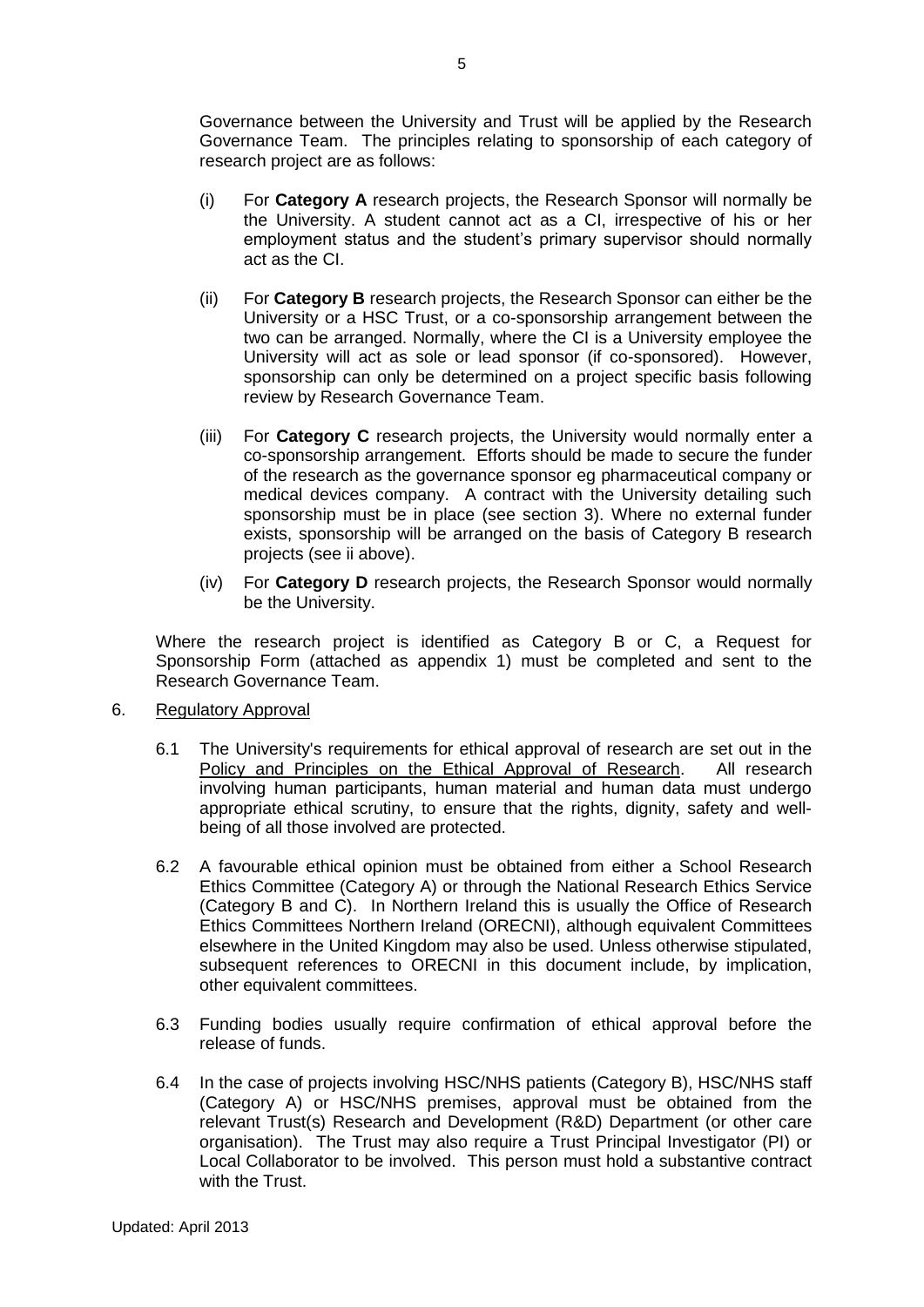- 6.5 All Clinical Trials of Investigational Medicinal Products are also governed by the requirements of the Medicines for Human Use (Clinical Trials) Regulations 2004, and must be authorised by the MHRA.
- 6.6 All clinical investigations of medical devices are governed by requirements of the Medical Devices Regulations 2002 and subsequent amendments.
- 6.7 For studies involving the administration of radioactive materials to persons; approval is required from Administration of Radioactive Substances Advisory Committee (ARSAC).
- 6.8 Health-related research involving prisoners, for which the National Offender Management Service, Scottish Prison Service or NI Prison Service is responsible, require review by a Research Ethics Committee and compliance with their own approval systems.
- 6.9 The Integrated Research Application System (IRAS) [www.myresearchproject.org.uk](http://www.myresearchproject.org.uk/) facilitates the applications required to the various regulatory bodies (listed in 6.3-6.7), including applications to the Trust R&D offices.
- 6.10 All other research involving human participants requires a favourable opinion from the appropriate School Research Ethics Committee.

### 7. University Approval Requirements

7.1 Procedures for Approving **Category A** Research Projects

The insurance risk level must be considered. For projects where the insurance risk level is determined to be a level 4 (as defined on page 10) then the CI must receive approval from the Research Governance Team before submission to the School Research Ethics Committee.

### *Stage 1: Peer Review*

All research project applications should be subject to peer review as outlined in Section 4. If positive reviews are not available from a funding agency, researchers must follow the requirements outlined in Table 1. The latter reviewers can return a study to the CI for clarification or revision, if necessary. They can also reject a study if it is flawed. The reviewers are required to indicate that they consider the study to be scientifically sound and viable before the study can proceed to the next stage.

# *Stage 2: Consideration by School Research Ethics Committee*

The details of the project, together with positive peer review comments, should be forwarded by the CI to the relevant School Research Ethics Committee. The Committee will ensure that:

- (i) a peer review has been conducted, and is supportive of the research;
- (ii) the appointed investigators are appropriate;
- (iii) any risks have been identified;
- (iv) all component parts required are in place, including a consent form,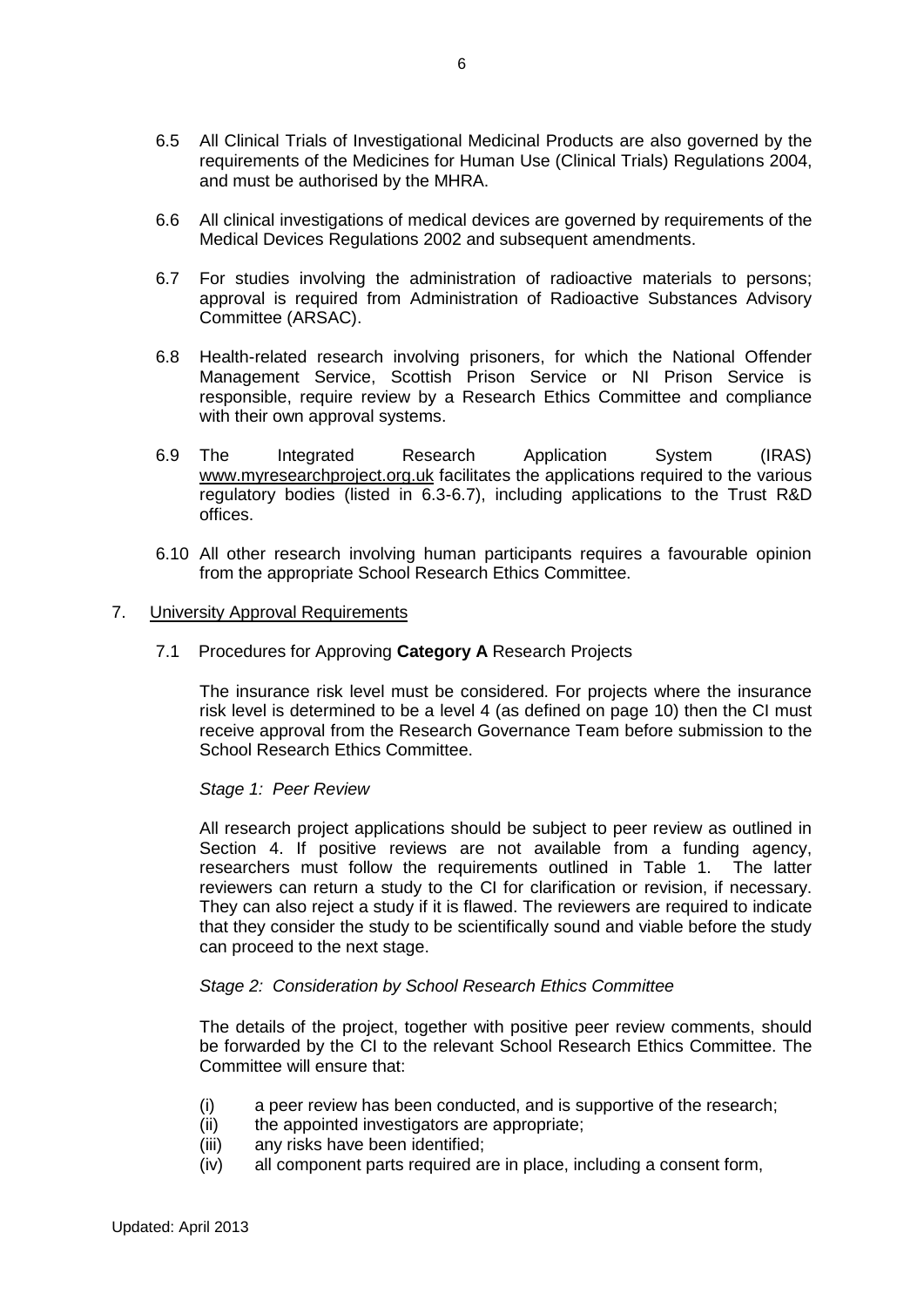(v) information sheet for participants and a statement on financial support (where appropriate).

The Committee should make an assessment of the ethical implications of the study and may request additional information or amendments to be made as appropriate.

### *Stage 3: Decision and Communications*

If satisfied that the research is acceptable, the School Research Ethics Committee will write to the CI indicating its opinion. Copies of correspondence relating to ethical approval should be maintained at School level for audit purposes. For research projects with a level 4 insurance risk, the School Research Ethics Committee must copy the correspondence to the University's Research Governance Team.

The CI will ensure that the study is recorded on the University's Human Subjects Projects Database for indemnity purposes.

# **NB. Where a study involves NHS/HSC staff or premises Trust R&D approval must be sought and granted prior to any research starting.**

All these steps must be complete prior to the research commencing.

#### 7.2 Procedures for Approving **Category B** Research Projects

All such research is subject to the Research Governance Framework for Health and Social Care and to the research management procedures of individual HSC Trusts and other public-sector healthcare providers/organisations. IRAS should be used for research that falls into this category.

### *Stage 1: Initial Considerations*

For University initiated studies, the study must be discussed initially with the appropriate HSC Trust or other care organisation and a local collaborator/local PI identified. This will assist with ensuring that it is fully compliant with the respective research management procedures and any agreement that is in place between the healthcare organisation and the University. There should be early communication with the University's Research Governance Team and Trust R&D staff regarding the study. Through this early communication and early review of the study protocol, a decision can be made as to which is the most appropriate organisation to act as research sponsor and that potential risk have been mitigated.

The CI should also liaise with Trust R&D staff to determine if honorary contracts are required and by whom. Alternatively it might be more appropriate for a data access agreement to be provided.

## *Stage 2: Peer Review*

Depending on which organisation is identified as the Sponsor or Lead Sponsor (see stage 3) for a specific project, that will determine which organisation is responsible for ensuring an independent peer review of the study.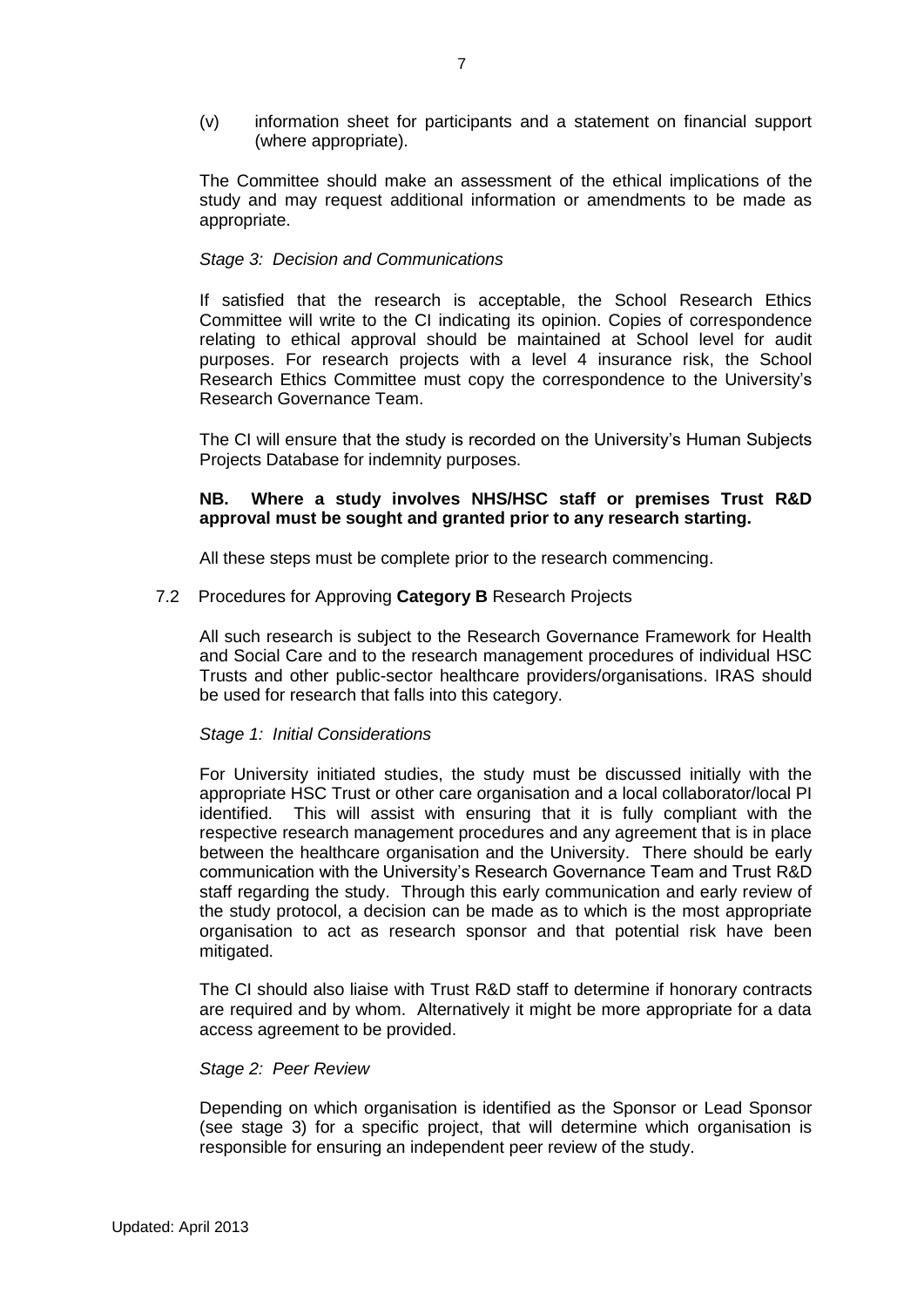Following peer review, the application will be returned to the CI to be amended in line with any recommendations.

#### *Stage 3: Project Sponsorship*

The University's Research Governance Manager (RGM), responsible for the project, will liaise with the Trust's R&D staff to determine sponsorship of a study. Where the University is sole sponsor, Trust governance approval is still required. Where more than one Trust is involved, the Trust with the greatest input shall normally operate as the lead Trust and undertake the global HSC governance approvals. Site specific forms are still required for each HSC Trust with a local site collaborator identified. The RGM will create an appropriate record of the study collating study related information in order that the University can assess the risk before taking on the role of research sponsor. Once satisfied that everything is in order a letter confirming the Sponsorship arrangements will be provided. All sponsorship arrangements should comply with any agreements in place between the University and the Trust. A copy of which will be provided to the CI or local PI.

Investigators must ensure that they are in a position to comply fully with the requirements of the Research Sponsor throughout the duration of the study.

*Stage 4: Consideration by the Office for Research Ethics Committees in Northern Ireland*

The CI will submit the application for ethical consideration through IRAS. It is the CI's responsibility to represent their study at ORECNI and respond to any queries raised by the REC.

Following consideration of the study by ORECNI, the CI will receive an indication of whether or not the study has received a favourable ethical opinion. Studies cannot proceed until ORECNI has granted a full favourable ethical opinion, details of the study are recorded on the Human Subjects Projects Database and correspondence is received from the University and/or Trust granting permission for the research to commence. The RGM will also receive copies of the correspondence directly from ORECNI.

### 7.3 Procedures for Approving **Category C** Research Projects

Clinical Trials of Investigative Medicinal Products or clinical investigations of medical devices are subject to specific legislation that requires adherence to national standards of scientific and clinical practice. In general the University will not act as sole sponsor of a clinical trial, though this is dependent on the nature of the intended study. The IRAS system is used for application to the MHRA, National Research Ethics Service, amongst other bodies.

Details of all projects must be supplied to the Head of Research Governance at an early stage of the planning process, as approval to conduct such a study is given by the Clinical Trials Sponsorship Group, a sub-committee of the University Management Board.

Compliance with GCP is a legal obligation for all trials of an investigational medicinal product. Compliance with this standard provides assurances to the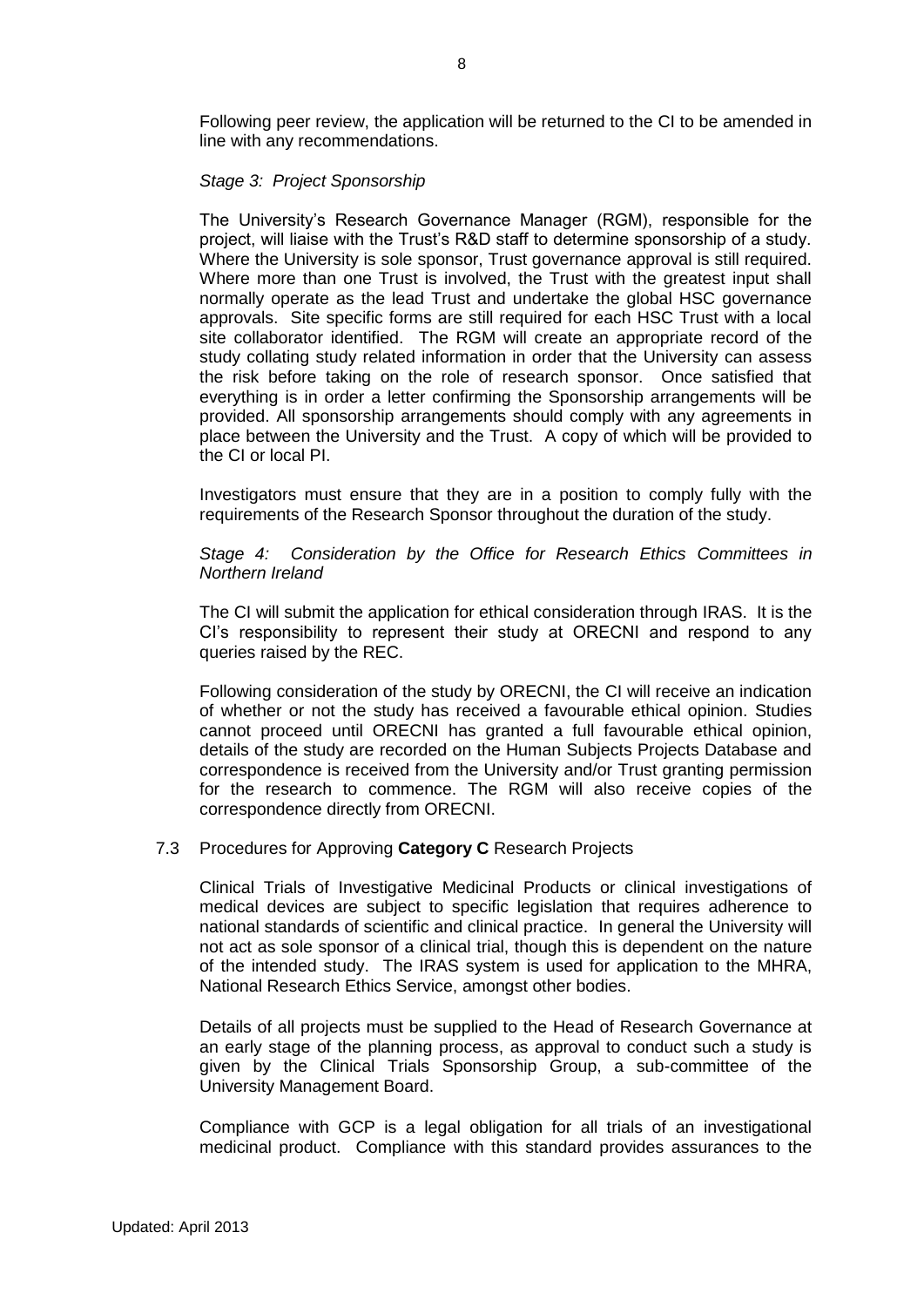public and the scientific community that the rights, safety and well-being of trial subjects are protected and that the clinical trial data are credible.

# 7.4 Procedures for Approving **Category D** Research Projects

Research Governance approval is required for all University lead research projects involving data or tissue released from research databases or research tissue banks, with the exception of the Northern Ireland Biobank.

The Research Governance Team must be notified of any research studies involving material provided by research tissue banks prior to the initiation of the project. The CI must obtain confirmation from the establishment responsible for the tissue bank that the research falls within the remit of the generic ethical approval of the tissue bank. If the research does not fall within the terms and conditions of the generic ethical approval of the bank then appropriate ethical approval must be obtained.

The Research Governance Team must be notified of any research studies involving data provided by research databases prior to the initiation of the project. The CI must obtain confirmation from the establishment responsible for the database that the research falls within the remit of the generic ethical approval of the database. If the research does not fall within the terms and conditions of the generic ethical approval of the database then appropriate ethical approval must be obtained.

### 8. Registration of Projects for Insurance Purposes

All projects involving human participants or their data, whether gaining research governance through the University or the Trust, must be recorded in the University Human Subjects Projects Database; otherwise they will not be covered by the University indemnity insurance. This database is accessed through the 'My Research' option in Queen's online. Responsibility for updating the database rests with the CI who must ensure accurate and adequate information is provided that describes the project, or if the CI is not a member of Queen's staff, with the Queen's member of staff who is responsible for the University aspects of the research.

Certain exclusion criteria may be applied to automatic insurance cover. These criteria are highlighted on the Human Subjects Projects Database and the Research Governance website. Where research involves excluded groups the Research Governance Team must be contacted to ascertain if cover can be provided.

One of the mandatory fields within the database refers to the degree of risk associated with the research project. If in doubt regarding the categorisation of risk, please consult with the Research Governance Team. The level of risk for each type of project should be categorised as follows:

Level 1: Those projects which although involving human subjects are in no way associated with a medicinal purpose or do not involve issues such as alcohol and illicit drug use or higher risk sexual behaviour. Level 1 projects essentially involve research into, for example, behaviour, attitudes, rights and education issues. These projects do not include an intervention<sup>4</sup>.

 $4$  An intervention is classed as a change directly related to the study that may alter the research subject's health, physically or mentally and includes any potential to alter behaviour as a result of participation.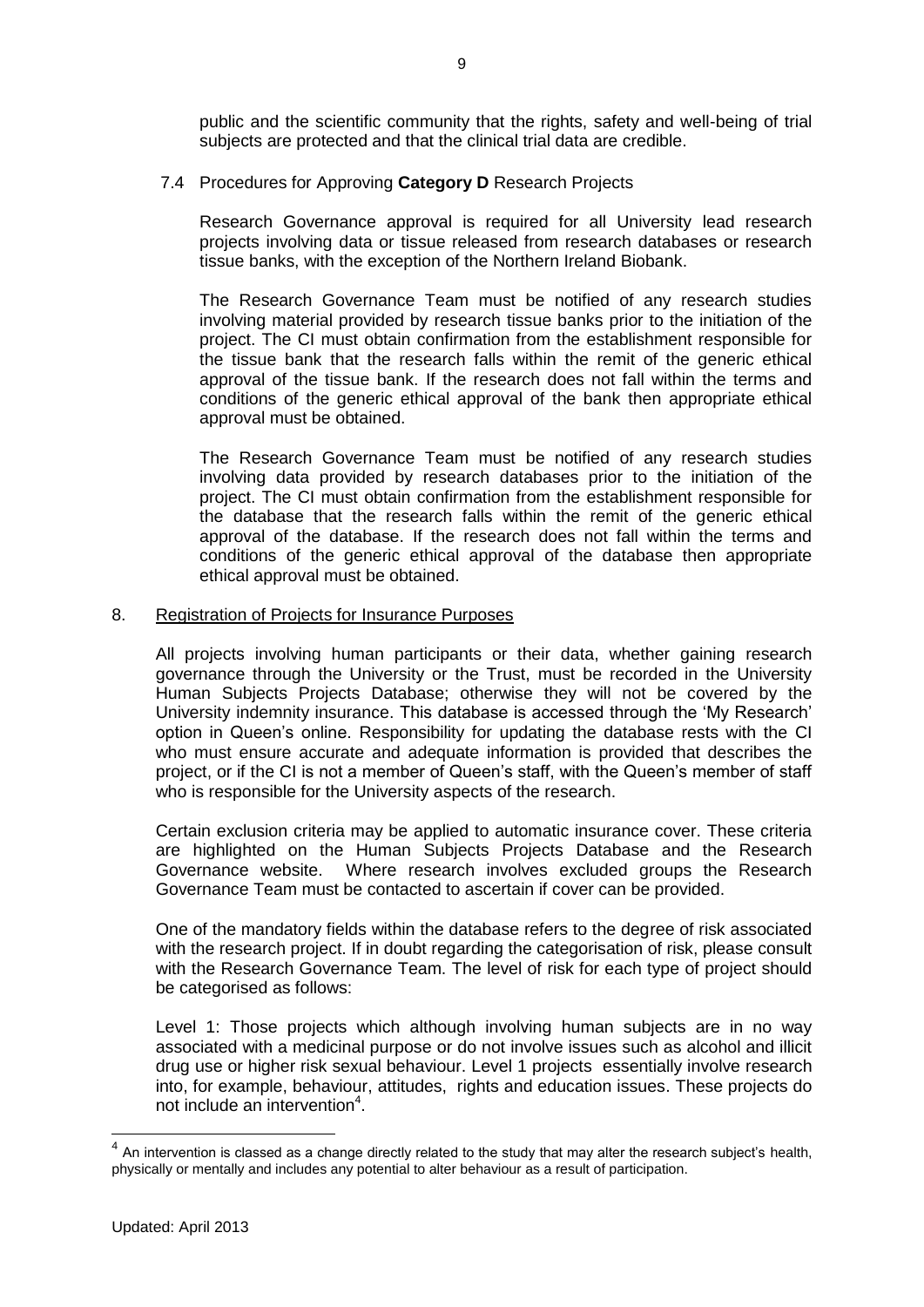Level 2: Those projects that have more relevance to healthcare and include, for example, survey work on access to health care or issues such as alcohol and illicit drug use or higher risk sexual behaviour. These projects do not include an intervention.

Level 3: These projects essentially involve research involving collecting data (including risk factor data) in human subjects and correlating this with, for example, health status, and advances in diagnostics. The projects do not involve altering treatment regimens or the standard of routine care that these individuals receive. These projects do not include an intervention.

Level 4: These studies generally either involve an intervention which has the aim of changing health status or behaviour or involve procedures that are generally more invasive in nature, but do not have the attributes/characteristics of Level 4b studies. Level 4b: These studies involve Clinical trials of Investigational Medicinal Products or clinical trials into medical devices or involve procedures which aim to induce illness or other conditions (eg inflammation) in study subjects for the purpose of testing the efficacy of new treatment approaches.

### 9.Compliance with the Human Tissue Act 2004

- 9.1 The substantive provisions of the HT Act came into force on 1 September 2006. In order to ensure compliance with licensing requirements the University has developed procedures which have implications for staff involved in the removal, storage, use and disposal of human tissue and organs.
- 9.2 The HT Act regulates removal, storage and use of human tissue defined as *relevant material* that has come from a human body and consists of, or includes, human cells. The definition of *relevant material* is attached as Appendix 2. Full details of the Act are available from [http://www.hta.gov.uk/.](http://www.hta.gov.uk/) Where relevant material is processed, treated or lysed and as a result of the process or treatment is rendered acellular, then the material may be regarded as such. This includes cells divided and created outside the human body and the freezing or thawing of cells where that process is intended to render them acellular.
- 9.3 Informed consent is a fundamental principle of the HT Act. Appropriate informed consent must be obtained to store and use relevant material from the living for research 'in connection with disorders, or the functioning of, the human body' or 'obtaining scientific or medical information which may be relevant to any person including a future person'*.* Informed consent is also required to remove, store and use relevant material from the deceased. It should be noted that although consent is not required for imported material, mechanisms must be in place to provide assurance that the tissue has been obtained with valid consent.
- 9.4 The HT Act permits the seeking of enduring and generic consent to facilitate the use of human tissue in future research. When enduring, generic consent has been obtained ethical approval for future research projects may be sought from School Research Ethics Committees, if appropriate.
- 9.5 Ethical approval for the use of relevant material obtained prior to the 01 September 2006 may be sought from the School Research Ethics Committee if appropriate.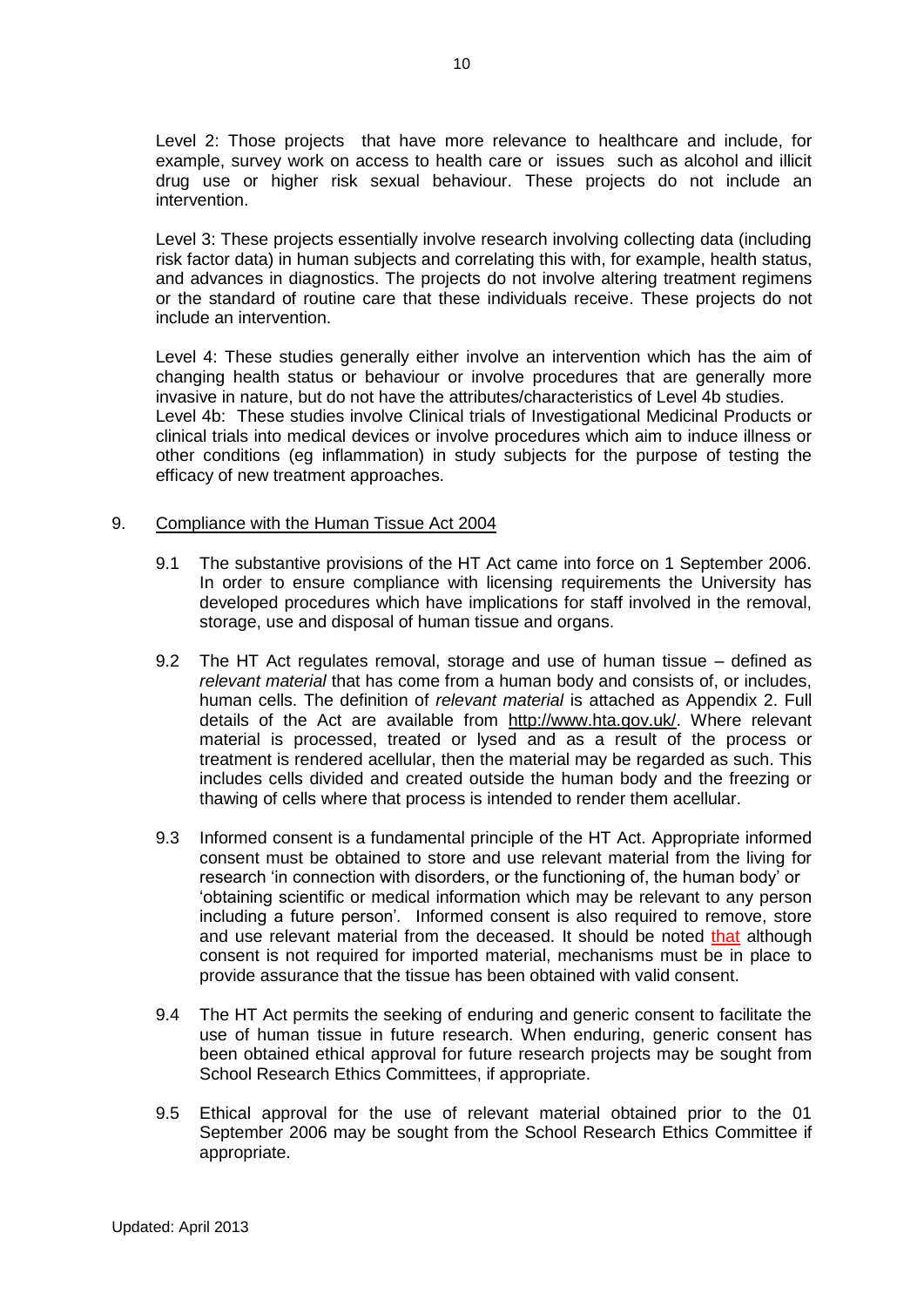- 9.6 When the proposed future research is not within the terms of the original donor consent provided, when individual past or present users of the NHS/HSC can be identified from the use of previously collected tissue or data or when there is a legal requirement for review by a statutory Research Ethics Committee then ethical approval must be sought from a recognised Research Ethics Committee (ie ORECNI or the equivalent).
- 9.7 It is the CI's responsibility, or the Persons Responsible (as designated by the CI) for receipt, transfer and management of relevant material to ensure that:
	- (i) all relevant material is removed, stored, used and disposed of in accordance with the terms of the HTA licence and the associated University procedures;
	- (ii) relevant material sent to a third party is governed by an outgoing Material Transfer Agreement (MTA) or Service Level Agreement (SLA);
	- (iii) receipt of relevant material is governed by an incoming MTA, SLA or other appropriate communication governing the transfer of the material;
	- $(iv)$  University procedures are followed when importing<sup>5</sup> relevant material and approval is obtained from Designated Individual (DI), in advance of the receipt of any relevant material to be transferred into the University;
	- (v) all staff and students involved in the research have received suitable training;
	- (vi) all relevant material is logged on the Queen's on-line (QOL) Tissue Register within one month of receipt and that sample records remain accurate and up-to- date. Samples and their records will be subject to regular audit by the DI, Persons Designated (PD) and the RGM.

# 10. Blood letting from Healthy Volunteers

It is the responsibility of the CI to ensure that where healthy volunteers are recruited to provide blood, for example, in the development of assays, that blood must only be taken:

- (i) by an appropriately qualified individual;
- (ii) in designated areas, which are the Blood Letting Rooms in the Institute of Pathology and the Centre for Infection and Immunity, and the Clinical Research Facility (CRF) 'U' Floor, Belfast City Hospital site.

# 11. Staff Responsibilities

11.1 Responsibilities of CIs

The CI is responsible for the day to day running of their research study. It is their responsibility to ensure that:

- (i) Sufficient resources in terms of money, staff and physical space is available to complete the research;
- (ii) Co-investigators have the knowledge and skills to successfully execute the requirements of the study;

<sup>5</sup> IMPORT is defined as import into England, Wales or Northern Ireland from a place outside England, Wales and Northern Ireland. Scotland is not included in provisions under the HT Act, therefore the transfer of material from or into Scotland is defined as import and export.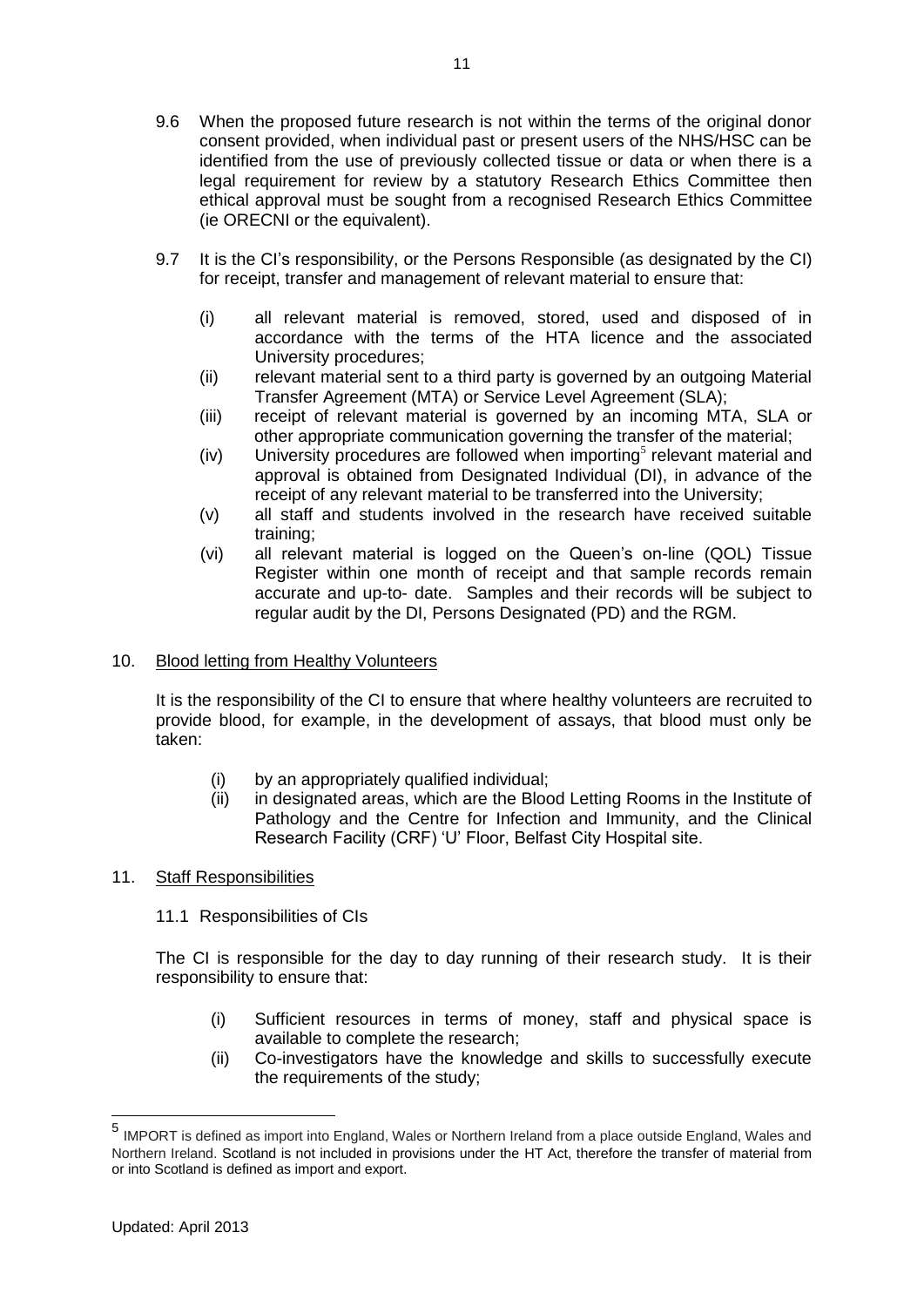- (iii) All researchers comply with the:
	- a. Study protocol;
	- b. Safeguarding Children and Vulnerable Adults Policy (if applicable to the research field);
	- c. Data Protection Act;
	- d. Health and Safety requirements, including Ionising Radiation (Medical Exposure) Regulations;
	- e. The HT Act (as outlined in 9 above);
- (iv) All projects involving human participants are registered on the University's Human Subjects Research database;
- (v) The study is conducted in accordance with the University's Research Governance Standard Operating Procedures [\(SOPs\)](https://admin.qol.qub.ac.uk/my_research/?func=sop);
- (vi) Financial regulations produced by law, the University and the funding body or other relevant bodies are adhered to;
- (vii) A study file is maintained appropriately.
- 11.2 Responsibilities of the Queen's PI (for multi-centre studies)
	- (i) The local PI is responsible for the day to day management of the trial on the Queen's site. It is their responsibility to ensure that:
	- (ii) There are sufficient resources, as outlined above, to conduct the study on the Queen's site;
	- (iii) Co-investigators have the knowledge and skills to successfully execute the requirements of the study;
	- (iv) All researchers comply with legislative/policy requirements as outlined in 11.1 (iii) above;
	- (v) The study protocol and ethics and/or regulatory approval is adhered to;
	- (vi) The study is recorded on the University's Human Subjects Research database for insurance purposes.

Details of all projects must also be made available to the University's Research Governance Team.

11.3 Responsibilities of Designated Individuals and Persons Designated as defined by the HT Act 2004

Regulation by the HTA requires the University to have a Quality Management System (QMS) and SOPs in place for the effective management of research involving human samples. Responsibility for supervising the activities under the licence, the implementation of the QMS and the SOPs is with the University's DIs and PDs supported by the Human Tissue Steering Group (HTSG). The licensing structure and current members of staff holding these positions are available on the Research Governance website.

11.4 Responsibilities of Directors of Research

On behalf of Heads of School, Directors of Research must ensure that all existing staff and, at the time of induction, all new academic staff, are advised of their responsibilities in respect of research involving human participants. They will issue new staff with a copy of the University's 'Regulations for Research Involving Human Participants' document and will instruct them that it is their responsibility to ensure that all relevant information is disseminated to those that they supervise. Compliance with this latter instruction will be audited on an annual basis by the Directors of Research on behalf of their Head of School and will be reported to the School's Research Committee.